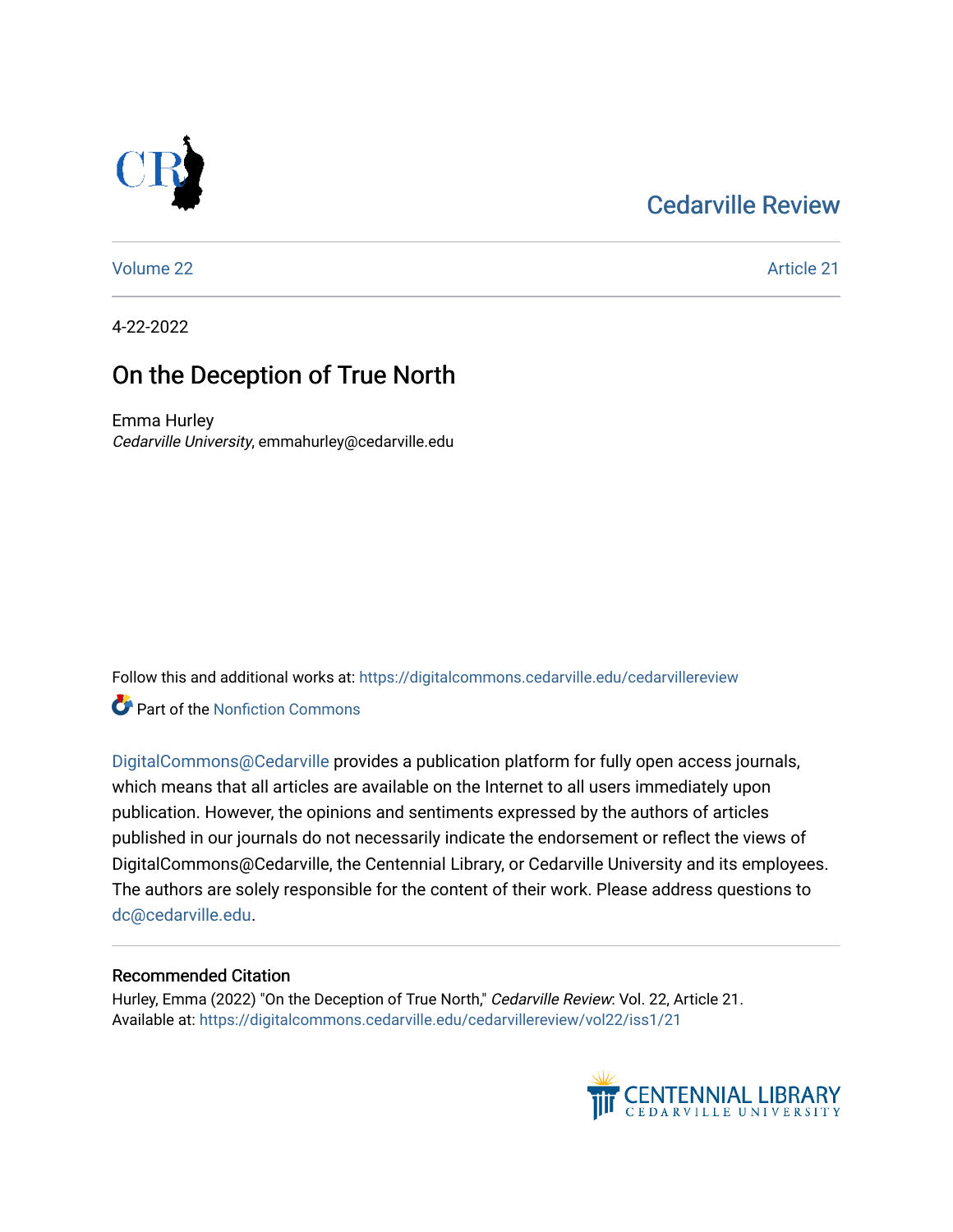### On the Deception of True North

#### Creative Commons License



This work is licensed under a [Creative Commons Attribution-Noncommercial-No Derivative Works 4.0](http://creativecommons.org/licenses/by-nc-nd/4.0/) [License](http://creativecommons.org/licenses/by-nc-nd/4.0/).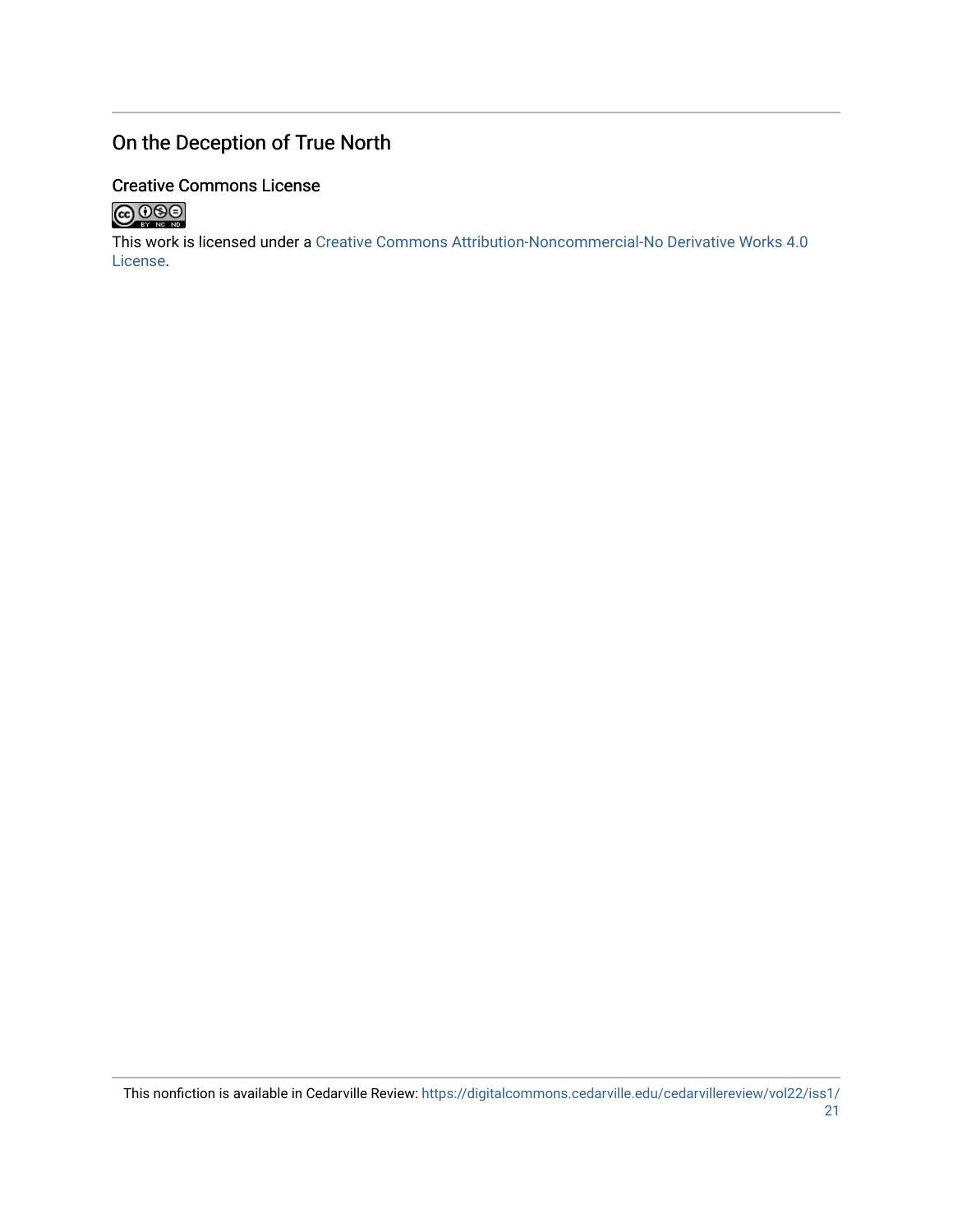# **ON THE DECEPTION OF TRUE NORTH**

*Emma Hurley*

Compasses are scientific liars. They masquerade as infallible gadgets capable of redeeming even the most wayward. They claim integrity and promise to tell the truth unconditionally, but, left to their own devices, they will lead you astray. Rather than point to true north, the magnetized needle suspended in a compass orients itself with Earth's magnetic north pole. This so-called "north pole" is misleadingly located in Canada and is generated by the churning of liquid iron deep within the earth's belly, like a tumbling bowl of chili that refuses to settle after dinner. Thanks to its off-kilter geophysical properties, the earth's magnetic and geographic north poles are separated by about 500 kilometers.

Such a vaguely waving needle may suffice when the destination is at the end of the street, but what happens when an approximate direction is not good enough? What happens when the error is measured in hundreds of kilometers rather than a matter of meters? Because the magnetic pole does not align with the geographic pole, a compass-led traveler must continuously adjust their instrument, always accounting for the angle of declination, the difference between these two "north poles." It is not unlike sighting-in a bow to account for the distance

between the arrow and the bullseye. The angle of declination is represented on a map by isogonic lines that wrap their way around the globe like warped strands of longitude, serpentine and flowing, tracing the geomagnetic properties of Earth's core. The only places a compass can be said to be truly trustworthy are where the angle of declination is equal to zero, referred to as the agonic line. This special isogonic line winds about the earth, invisible and meandering, a meager band of accuracy in a world of wrongness. But compasses take deceit to the next level: if you take into consideration that in the realm of magnets, north poles are attracted to south poles and vice versa, compasses are actually pointing to a south pole. So, according to a compass, the North Pole is not a north pole at all. If you can't trust a compass to do what it says it will do, how can you possibly trust its advice on which way to go?

When human inventions fall short of truthfulness, we often revert back to the basics. Trees act as guideposts: it's a well-known saying that moss grows on the north side of tree trunks. These bryophytes, as non-vascular plants, are disposed to the damp and shadowy conditions found on the north side, protected from the direct sunlight of the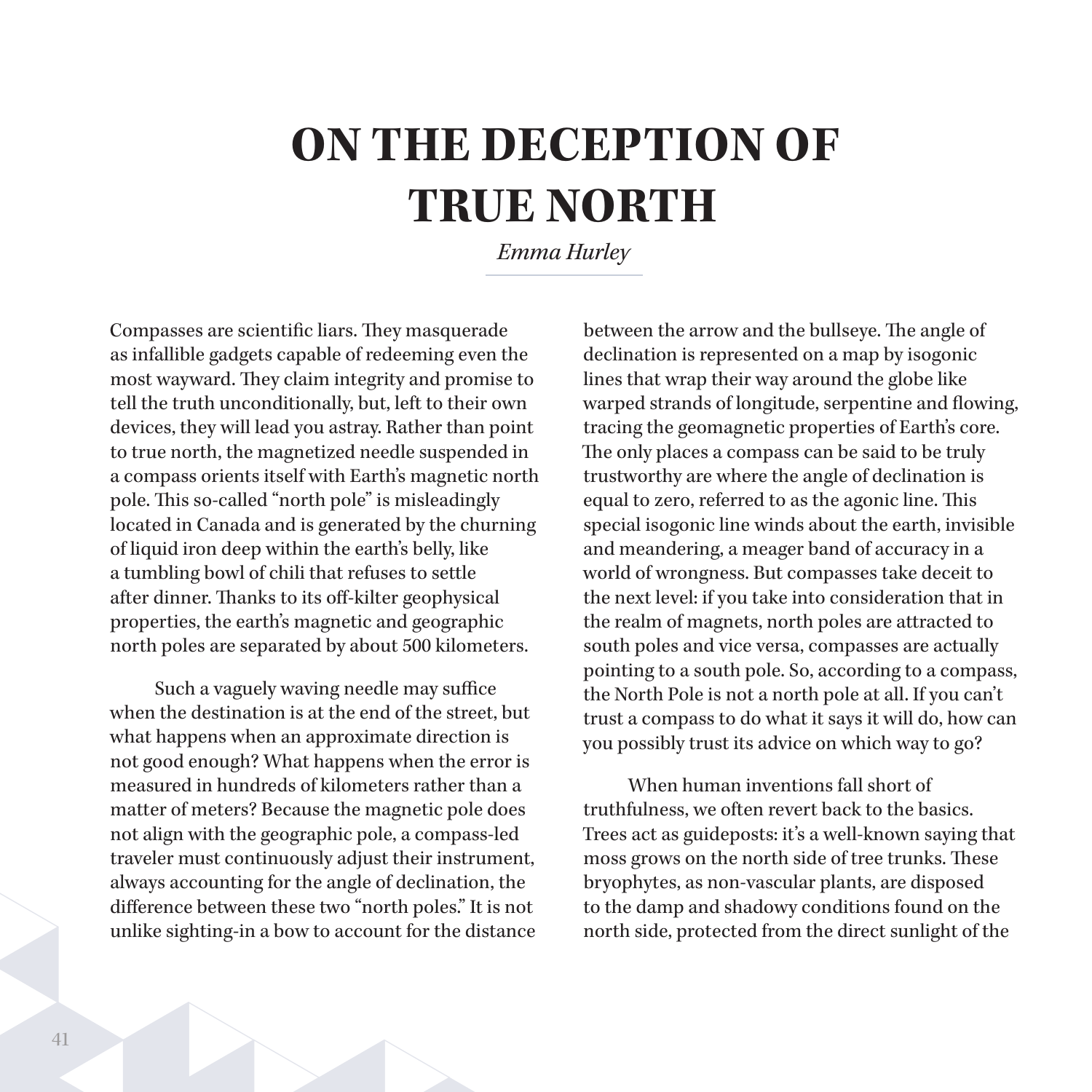south-facing side. But this is not universally true; there are a multitude of factors that influence the growth of moss: the slope, the shade cast by other trees, even the species of tree. Some misleading mosses and deceptive look-alikes thrive in the southern sunlight, producing a thick blanket of green fur on the "wrong" side. These factors add a dyslexic component to the seemingly-simple task of reading the moss. Other times, there is no confusion or direction at all–there is simply no substantial vegetation, much less bryophyte-hosting trees.

When this world fails to provide reliable direction, we look to something bigger than our planet to light the way. The sun illuminates cardinal directions with its daily east-to-west journey across the sky, faithfully rising and setting, never tiring of following the same well-worn path every day. In the Northern Hemisphere, when the sun is perched directly overhead, it marks the southerly direction. A simple stake in the ground, cleverly dubbed a shadow stick, can serve as a solar compass, casting a shifting shadow that traces an east-west line. This strategy is reliable and effective, that is, until the clouds roll in, obscuring the sun and absorbing any hope of interpreting the shadows. And what happens when night erases the guiding light of the sun? Is all hope of direction lost?

When our galaxy falls short of giving us answers, we appeal to a directional anchor in the greater cosmos. The heavenly bodies have been guiding the lost and the searching for millennia; in looking to the celestial map, we join the saga

of countless expectant upturned faces. From the Phoenician mariners to the Magi to the runaway slaves, the history of humanity has looked to the stars to find home, hope, and freedom.

Polaris, the legendary North Star, is the most famous guiding light in the night sky. He dangles on the tip of the Little Dipper's handle, part of the larger Ursa Minor constellation. In the black ink of space, the North Star hardly stands out; he is an unassuming distant glow, only the 48th brightest star, just a glimmering degree brighter than the specks of light around him. Unlike his ever-rotating neighbors, Polaris is the only star in the Northern Hemisphere to always appear stationary. No matter what time of the year you look heavenward, the North Star will be right where you last saw him, a celestial sentinel tethered to his post, a faithful guide forever pointing North. This is because of his position in line with Earth's axis, almost directly above the North Pole. But even Polaris is an imperfect guide: The North Star does not actually align perfectly with the Celestial North Pole; it is seven tenths of a degree off and it is ever so gradually shifting further away.

My inner lostness is perpetually craving a source of direction that is consistently true, forever right, and never wrong. I want a North Star that is precisely aligned with the Celestial North Pole. I want a compass that will not only take me to true north without technical adjustments to account for declination, but one that will dictate every step along the way. I despise the feeling of second